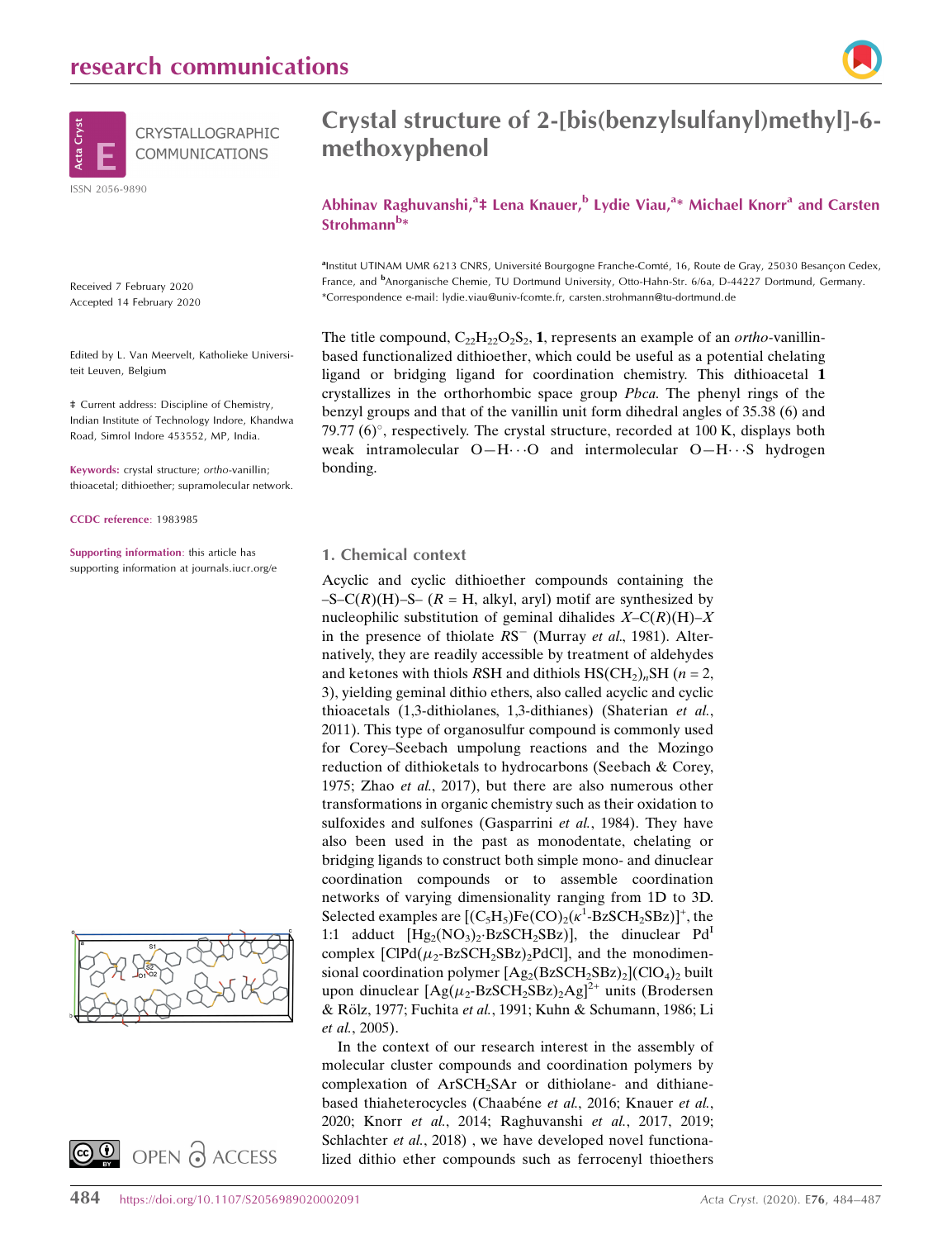bearing a substituent at the  $\alpha$ -carbon atom linking the two –SR groups. With the idea of designing a functionalized thioacetal ligand bearing additional harder O-donor sites along with the two soft S-donor sites, we chose 2-hydroxy-3-methoxybenzaldehyde (ortho-vanillin) as the starting material. This hydroxylated aldehyde is present in the extracts and essential oils of many plants. Several papers describe also its use (in its deprotonated vanillinato form or as a Schiff base-derived ligand) in coordination chemistry (Andruh, 2015; Kırpık et al., 2019; Yu et al., 2011). Its reaction with 2 equivalents of benzyl mercaptan affords the targeted dithioacetal 2-hydroxy-3 methoxyphenyl[bis(benzylthio)]methane, 1, which was isolated in high yield as a crystalline solid.

This acyclic thioacetal contains, in addition to the benzylic thio ether groups and the methoxy group prone to ligate metal centres, a phenolic hydroxyl group, which may allow additional interactions through hydrogen bonding.



### 2. Structural commentary

Compound 1 crystallizes from  $CH_2Cl_2$ /hexane in the orthorhombic crystal system, space group  $Pbca$ . The  $C1-S1$  and



Figure 1

The molecular structure of 1 with displacement ellipsoids drawn at the 50% probability level.

| Table 1                                            |  |  |
|----------------------------------------------------|--|--|
| Hydrogen-bond geometry $(\mathring{A}, \degree)$ . |  |  |

Cg1 is the centroid of the C2–C7 ring.

| $D-\mathrm{H}\cdots A$         | $D-H$   | $H \cdot \cdot \cdot A$ | $D\cdot\cdot\cdot A$ | $D - H \cdots A$ |
|--------------------------------|---------|-------------------------|----------------------|------------------|
|                                |         |                         |                      |                  |
| $O2 - H2 \cdot S1^1$           | 0.85(2) | 2.44(2)                 | 3.1315(13)           | 139.0(17)        |
| $O2 - H2 \cdot \cdot \cdot O1$ | 0.85(2) | 2.17(2)                 | 2.6469(16)           | 115.4(16)        |
| $C9 - H9A \cdots C20n$         | 0.99    | 2.86                    | 3.528(2)             | 125              |
| $C5 - H5 \cdots Cg1iii$        | 0.95    | 2.84                    | 3.7487(15)           | 160              |
| $C16 - H16A \cdots Cg1iv$      | 0.99    | 2.71                    | 3.6316(15)           | 154              |

Symmetry codes: (i)  $-x + \frac{3}{2}$ ,  $y - \frac{1}{2}$ , z; (ii)  $-x + \frac{3}{2}$ ,  $y + \frac{1}{2}$ , z; (iii)  $x + \frac{1}{2}$ ,  $y, -z + \frac{3}{2}$ ; (iv)  $x - 1, y, z.$ 

C1—S2 bond lengths of 1.8132 (12) and 1.8189 (12)  $\AA$  are comparable with those of  $[BzSC(H)(C_6H_4NO_2-p)SBZ]$ [1.823 (3) and 1.8262 (19)  $\AA$ ], but are elongated compared with those of bis(benzylsulfanyl)methane (CSD TUQPAX) [1.7988 (13) and 1.8013 (13) Å; Yang *et al.*, 2010). The angle  $S1 - C1 - S2$  is almost identical with that of 4-nitrophenylbis(benzylsulfanyl)methane [107.26 (6) versus 107.76°], but considerably more acute than in  $[BzSCH_2SBz]$  [117.33 (7)°]. There is a weak intramolecular O1 $\cdots$ H2 contact of 2.17 (2) A between the H atom of the phenolic hydroxyl group and the O-atom of the methoxy group (Table 1). For the starting material, 2-hydroxy-3-methoxybenzaldehyde, a similar intramolecular hydrogen bond seems to be absent; instead, a rather strong intramolecular hydrogen bond between the O—H group and the carbonyl oxygen was found (Iwasaki et al., 1976). The phenyl rings of the benzyl groups (C10–C15) and  $(C17-C22)$  and the phenyl ring of the vanillin unit  $(C2-C7)$ form dihedral angles of 35.38 (6) and 79.77 (6) $^{\circ}$ , respectively. Compared to the structurally very closely related compound 4-nitrophenyl-bis(benzylsulfanyl)methane  $[{\rm BzSC(H)(C_6H_4-}$  $NO<sub>2</sub>-p)SBz$ ] (SUNMAQ; Binkowska *et al.*, 2009), the coplanar and perpendicular arrangement of the phenyl rings is thus lost in 1 (Figs. 1 and 2).

### 3. Supramolecular features

In the crystal, there is an  $O-H \cdot \cdot S$  hydrogen bond between the H2 atom of the phenolic hydroxyl group and the S1 atom of a neighbouring molecule with distances  $[H2 \cdots S1 = 2.44 (2),$ 



### Figure 2

A view of the crystal packing of the title compound. For clarity, H atoms have been omitted. The intramolecular  $O1 \cdots H2$  contacts are shown as dashed lines. For clarity, only H atoms involved in these interactions are presented. The intermolecular contacts are shown in Fig. 3.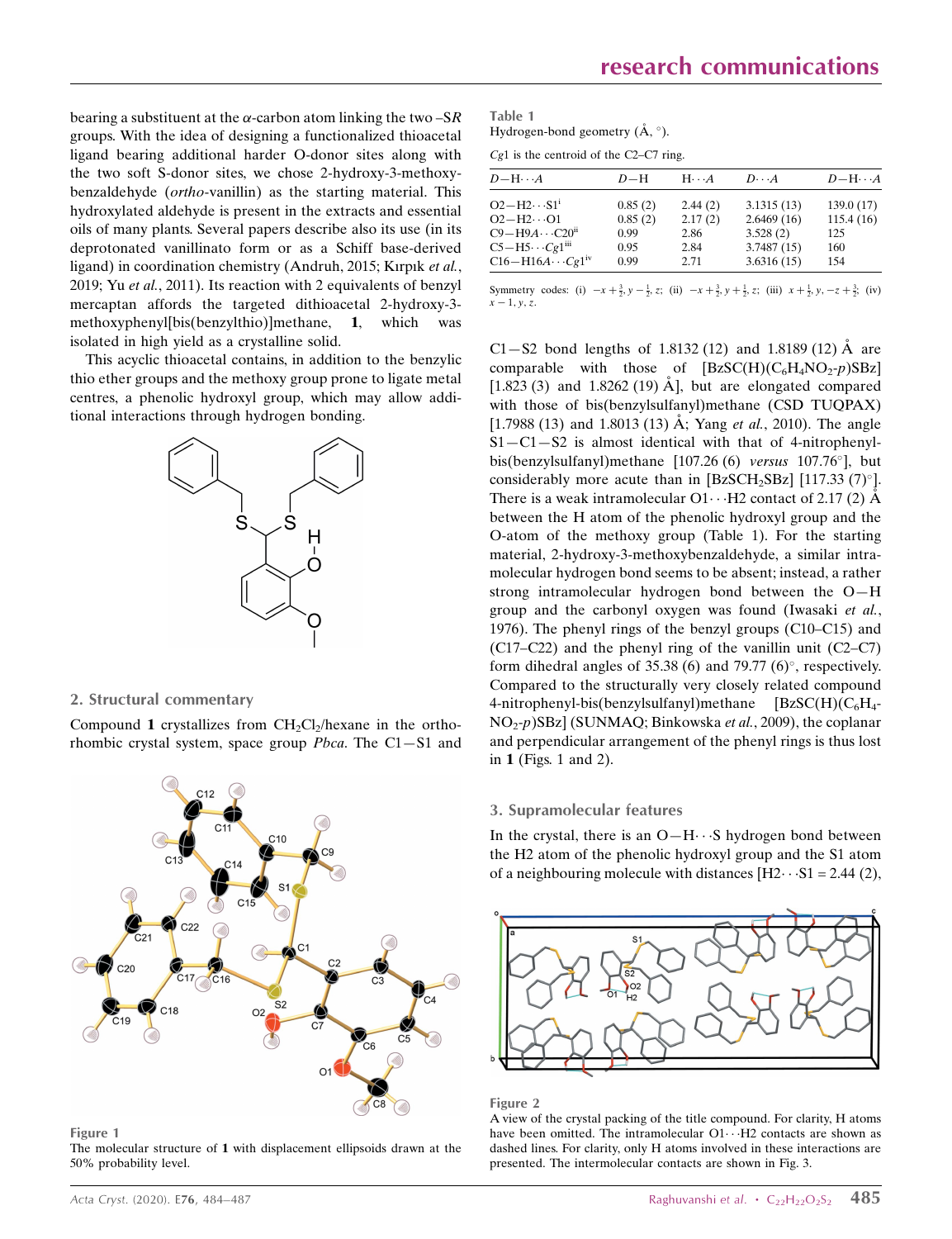# research communications



Figure 3 Intermolecular contacts for compound 1. Symmetry codes as in Table 1.

 $O2 \cdot S1 = 3.1315 (13)$  Å similar to those reported for 4-(1,3dithian-2-yl)-1,2-benzenediol  $[H\cdots S = 2.44, O\cdots S =$ 3.2417 (13) A<sup> $\,$ </sup>, while the O-H $\cdot \cdot$ S angle is more acute [139.0 (17) versus  $159.2^{\circ}$ ] (Fig. 3 and Table 1). This O2- $H2\cdots S1$  interaction results in the formation of chains running along the b-axis direction.

The benzylic methylene group on sulfur atom S2 interacts with the  $\pi$ -cloud of the phenyl part of the vanillin unit through a C—H $\cdots$  interaction (Table 1). The second phenyl ring of the dithiane unit also exhibits a  $C-H \cdots \pi$  interaction: the second methylene group on sulfur atom S1 interacts with a phenyl carbon. The third  $C-H \cdots \pi$  contact is between adjacent vanillin units.

### 4. Database survey

There are several other examples of structurally characterized related dithioethers bearing hydroxy substituents that give rise to the formation of supramolecular networks. Selected examples found in the Cambridge Structural Database (CSD, version 5.40, update August 2019; Groom et al., 2016) include 2-(2-hydroxyphenyl)-1,3-dithiane (WADROJ; Usman et al., 2003), 2-(3-hydroxyphenyl)-1,3-dithiane (KALJUD; Gan-



| Experimental details.                                                        |                                                                              |
|------------------------------------------------------------------------------|------------------------------------------------------------------------------|
| Crystal data                                                                 |                                                                              |
| Chemical formula                                                             | $C_{22}H_{22}O_2S_2$                                                         |
| $M_{r}$                                                                      | 382.51                                                                       |
| Crystal system, space group                                                  | Orthorhombic, Pbca                                                           |
| Temperature $(K)$                                                            | 100                                                                          |
| $a, b, c (\AA)$                                                              | 7.7418 (8), 13.856 (3), 36.197 (5)                                           |
| $V(A^3)$                                                                     | 3882.9 (10)                                                                  |
| Z                                                                            | 8                                                                            |
| Radiation type                                                               | Mo $K\alpha$                                                                 |
| $\mu$ (mm <sup>-1</sup> )                                                    | 0.29                                                                         |
| Crystal size (mm)                                                            | $0.49 \times 0.42 \times 0.25$                                               |
| Data collection                                                              |                                                                              |
| Diffractometer                                                               | Bruker D8 VENTURE area<br>detector                                           |
| Absorption correction                                                        | Multi-scan (SADABS; Bruker,<br>2016)                                         |
| $T_{\min}, T_{\max}$                                                         | 0.713, 0.746                                                                 |
| No. of measured, independent and<br>observed $[I > 2\sigma(I)]$ reflections  | 107706, 5005, 4510                                                           |
| $R_{\text{int}}$                                                             | 0.033                                                                        |
| $(\sin \theta/\lambda)_{\text{max}}$ $(\text{\AA}^{-1})$                     | 0.684                                                                        |
| Refinement                                                                   |                                                                              |
| $R[F^2 > 2\sigma(F^2)], wR(F^2), S$                                          | 0.034, 0.079, 1.09                                                           |
| No. of reflections                                                           | 5005                                                                         |
| No. of parameters                                                            | 241                                                                          |
| H-atom treatment                                                             | H atoms treated by a mixture of<br>independent and constrained<br>refinement |
| $\Delta \rho_{\text{max}}$ , $\Delta \rho_{\text{min}}$ (e Å <sup>-3</sup> ) | $0.34, -0.23$                                                                |

Table 2

Computer programs: APEX2 and SAINT (Bruker, 2016), SHELXT (Sheldrick, 2015a), SHELXL (Sheldrick, 2015b) and OLEX2 (Dolomanov et al., 2009).

guly et al., 2005), 4,6-bis(1,3-dithian-2-yl)benzene-1,3-diol (DITFIX; Datta et al., 2013), 4-(1,3-dithian-2-yl)benzene-1,3 diol (DITFOD; Datta et al., 2013), 2-phenyl-1,3-dithiepane-5,6-diol (FIBTOC; Liu et al., 2018) and 2,2'-{[(4-methoxyphenyl)methylene]disulfanediyl}diethanol (YISVUT; Laskar et al., 2013). It is noteable that in most of these examples, the intermolecular contacts are noticeably stronger than those of 1.

Note that in dithioether compounds with phenolic aryl groups as encountered in 1, the relative position of the phenolic OH substituent seems to play a crucial role, whether the intermolecular contacts are dominated by  $O-H \cdot \cdot H$  or  $O-H \cdot S$  hydrogen bonds. This is nicely illustrated by the series of three isomeric hydroxyphenyl-1,3-dithianes, ortho-, meta- and para-HO– $C_6H_4$ – $C_4H_7S_2$ . Whereas 2-(2-hydroxyphenyl)-1,3-dithiane (WADROY) and 2-(3-hydroxyphenyl)- 1,3-dithiane (KALJUD) exhibit, like 1, only intermolecular  $O-H \cdots S$  hydrogen bonding, the *para*-derivative 2-(4-hydroxyphenyl)-1,3-dithiane (KALKAK) features solely intermolecular phenolic O—H $\cdots$ H bonding (Ganguly *et al.*, 2005).

### 5. Synthesis and crystallization

The reaction scheme for the synthesis of the title compound is illustrated in Fig. 4.

3-Methoxysalicylaldehyde (1 mmol, 152 mg), benzyl mercaptan (2.5 mmol, 310 mg), and conc. HCl (2 mL) were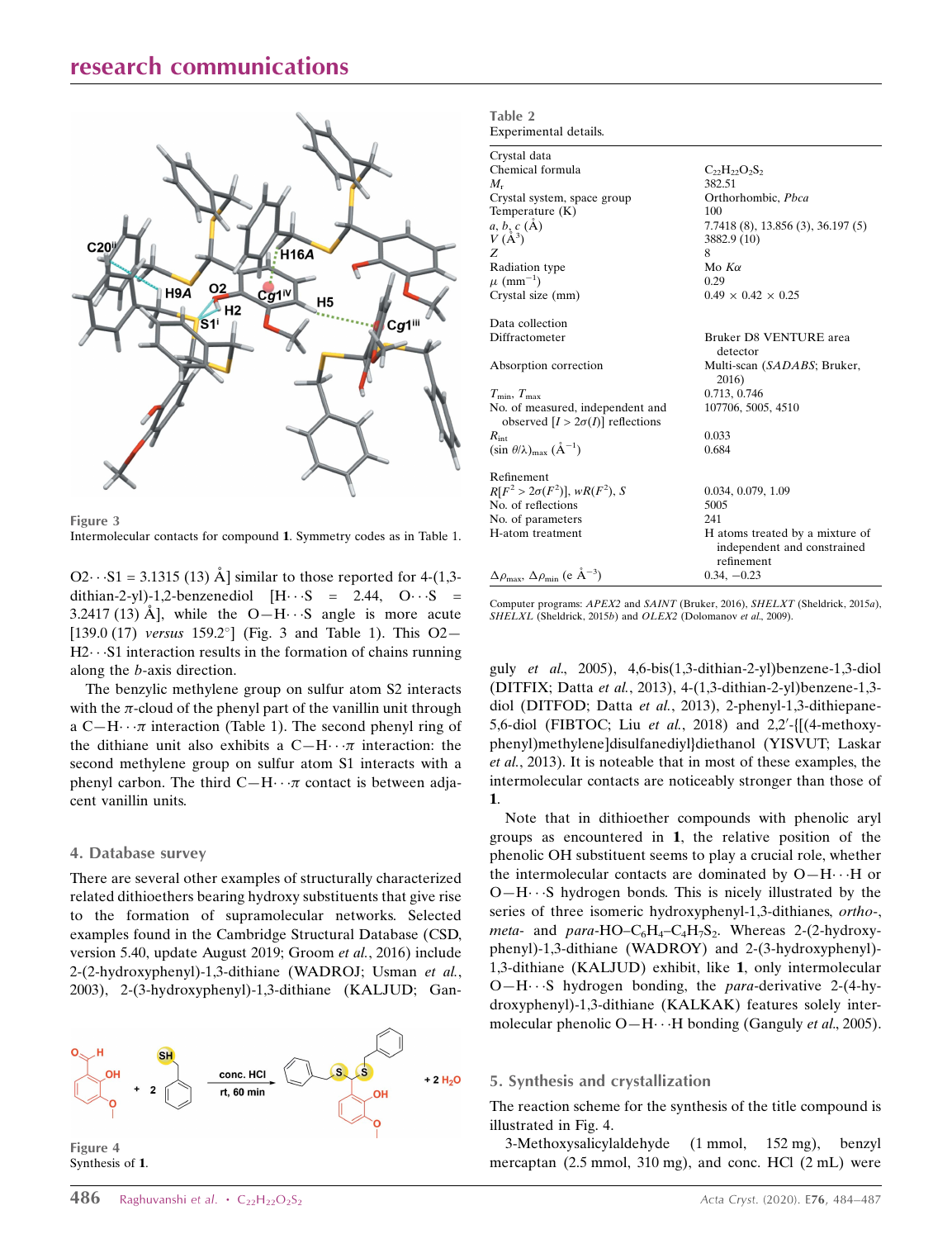added to a flask at 273 K. The mixture was stirred for 60 min at room temperature. After the reaction was complete, the resulting mixture was neutralized with  $10\%$  aq NaHCO<sub>3</sub> (10 mL) and extracted with dichloromethane  $(3 \times 10 \text{ mL})$ . The combined extracts were washed with H<sub>2</sub>O (3  $\times$  20 mL) and dried over  $Na<sub>2</sub>SO<sub>4</sub>$ . Evaporation of the solvent in vacuo gave a solid product, which was further purified by column chromatography. The product was obtained as a white solid, Yield: 83% (430 mg). X-ray quality crystals were obtained by keeping a dichloromethane:hexane (1:1) mixture of 1 at 278 K for 3–4 d. <sup>1</sup>H NMR (400 MHz, CDCl<sub>3</sub>)  $\delta$  7.26–7.19 (*m*, 11H, Ph),  $6.86$  (t,  $J = 7.8$  Hz, 1H, CH),  $6.78$  (d,  $J = 7.8$  Hz, 1H, CH), 5.83 (s, 1H, OH), 5.13 (s, 1H CHS<sub>2</sub>), 3.88 (s, 3H, OCH<sub>3</sub>), 3.79  $(d, J = 13.1 \text{ Hz}, 2H, CH_2), 3.64 (d, J = 13.1 \text{ Hz}, 2H,$ CH<sub>2</sub>).<sup>13</sup>C{<sup>1</sup>H} NMR (101 MHz, CDCl<sub>3</sub>)  $\delta$  146.5 (Cq<sub>OH</sub>), 142.8  $(CqOCH_3)$ , 137.8  $(SCH_2Cq)$ , 129.1  $(SCH_2CCH)$ , 128.4  $(SCH_2CCHCH)$ , 126.9  $(SCH_2CCHCHCH)$ , 125.3  $(S_2CHCq)$ , 120.9 (S<sub>2</sub>CHCqCH), 119.9 (S<sub>2</sub>CHCqCHCH), 110.0 (CHCqOCH<sub>3</sub>), 56.1 (OCH<sub>3</sub>), 44.8 (S<sub>2</sub>CH), 36.7 (S<sub>2</sub>CH<sub>2</sub>). IR  $(ATR)$  cm<sup>-1</sup>: 3419 (O-H), 1430-1612 (C=C). 1054 and 1264  $(C-O)$ , 766  $(C-S)$ . HRMS:  $(ESI)$   $m/z$  calculated for  $C_{22}H_{22}O_2S_2Na$  [ $M + Na$ ]<sup>+</sup> 405.0953, found 405.0965.

### 6. Refinement

Crystal data, data collection and structure refinement details are summarized in Table 2. H atoms were positioned geometrically  $(C-H = 0.95-1.00 \text{ Å})$  and refined using a riding model, with  $U_{iso}(H) = 1.2U_{eq}(C)$  for CH<sub>2</sub> and CH hydrogen atoms and  $U_{iso}(H) = 1.5U_{eq}(C$ -methyl). The phenolic proton H2 was refined independently.

### Funding information

LK thanks the Fonds der Chemischen Industrie for a doctoral fellowship. We are grateful to the region of Franche-Comté for funding a postdoctoral fellowship for A. Raghuvanshi (grant No. RECH-MOB15–000017).

#### References

- [Andruh, M. \(2015\).](http://scripts.iucr.org/cgi-bin/cr.cgi?rm=pdfbb&cnor=vm2228&bbid=BB1) Dalton Trans. 44, 16633–16653.
- [Binkowska, I., Ratajczak–Sitarz, M., Katrusiak, A. & Jarczewski, A.](http://scripts.iucr.org/cgi-bin/cr.cgi?rm=pdfbb&cnor=vm2228&bbid=BB2) (2009). [J. Mol. Struct.](http://scripts.iucr.org/cgi-bin/cr.cgi?rm=pdfbb&cnor=vm2228&bbid=BB2) 928, 54–58.
- Brodersen, K. & Rölz, W. (1977). Chem. Ber. 110, 1042-1046.
- Bruker (2016). SAINT, APEX2 and SADABS[, Bruker AXS Inc.,](http://scripts.iucr.org/cgi-bin/cr.cgi?rm=pdfbb&cnor=vm2228&bbid=BB4) [Madison, Wisconsin, USA.](http://scripts.iucr.org/cgi-bin/cr.cgi?rm=pdfbb&cnor=vm2228&bbid=BB4)
- Chaabéne, M., Khatyr, A., Knorr, M., Askri, M., Rousselin, Y. & [Kubicki, M. M. \(2016\).](http://scripts.iucr.org/cgi-bin/cr.cgi?rm=pdfbb&cnor=vm2228&bbid=BB5) Inorg. Chim. Acta, 451, 177–186.
- [Datta, M., Hunter, A. D. & Zeller, M. \(2013\).](http://scripts.iucr.org/cgi-bin/cr.cgi?rm=pdfbb&cnor=vm2228&bbid=BB6) J. Sulfur Chem. 34, 502– [511.](http://scripts.iucr.org/cgi-bin/cr.cgi?rm=pdfbb&cnor=vm2228&bbid=BB6)
- [Dolomanov, O. V., Bourhis, L. J., Gildea, R. J., Howard, J. A. K. &](http://scripts.iucr.org/cgi-bin/cr.cgi?rm=pdfbb&cnor=vm2228&bbid=BB7) [Puschmann, H. \(2009\).](http://scripts.iucr.org/cgi-bin/cr.cgi?rm=pdfbb&cnor=vm2228&bbid=BB7) J. Appl. Cryst. 42, 339–341.
- [Fuchita, Y., Maruyama, H., Kawatani, M. & Hiraki, K. \(1991\).](http://scripts.iucr.org/cgi-bin/cr.cgi?rm=pdfbb&cnor=vm2228&bbid=BB8) [Polyhedron](http://scripts.iucr.org/cgi-bin/cr.cgi?rm=pdfbb&cnor=vm2228&bbid=BB8), 10, 561–566.
- [Ganguly, N. C., Datta, M., Ghosh, K. & Bond, A. D. \(2005\).](http://scripts.iucr.org/cgi-bin/cr.cgi?rm=pdfbb&cnor=vm2228&bbid=BB9) [CrystEngComm](http://scripts.iucr.org/cgi-bin/cr.cgi?rm=pdfbb&cnor=vm2228&bbid=BB9), 7, 210–215.
- [Gasparrini, F., Giovannoli, M., Misiti, D., Natile, G. & Palmieri, G.](http://scripts.iucr.org/cgi-bin/cr.cgi?rm=pdfbb&cnor=vm2228&bbid=BB10) (1984). [Tetrahedron](http://scripts.iucr.org/cgi-bin/cr.cgi?rm=pdfbb&cnor=vm2228&bbid=BB10), 40, 165–170.
- [Groom, C. R., Bruno, I. J., Lightfoot, M. P. & Ward, S. C. \(2016\).](http://scripts.iucr.org/cgi-bin/cr.cgi?rm=pdfbb&cnor=vm2228&bbid=BB11) Acta Cryst. B72[, 171–179.](http://scripts.iucr.org/cgi-bin/cr.cgi?rm=pdfbb&cnor=vm2228&bbid=BB11)
- [Iwasaki, F., Tanaka, I. & Aihara, A. \(1976\).](http://scripts.iucr.org/cgi-bin/cr.cgi?rm=pdfbb&cnor=vm2228&bbid=BB12) Acta Cryst. B32, 1264– [1266.](http://scripts.iucr.org/cgi-bin/cr.cgi?rm=pdfbb&cnor=vm2228&bbid=BB12)
- [Kırpık, H., Kose, M., Elsegood, M. R. J. & Carpenter-Warren, C. L.](http://scripts.iucr.org/cgi-bin/cr.cgi?rm=pdfbb&cnor=vm2228&bbid=BB13) (2019). [J. Mol. Struct.](http://scripts.iucr.org/cgi-bin/cr.cgi?rm=pdfbb&cnor=vm2228&bbid=BB13) 1175, 882–888.
- [Knauer, L., Knorr, M., Viau, L. & Strohmann, C. \(2020\).](http://scripts.iucr.org/cgi-bin/cr.cgi?rm=pdfbb&cnor=vm2228&bbid=BB14) Acta Cryst. E76[, 38–41.](http://scripts.iucr.org/cgi-bin/cr.cgi?rm=pdfbb&cnor=vm2228&bbid=BB14)
- [Knorr, M., Khatyr, A., Dini Aleo, A., El Yaagoubi, A., Strohmann, C.,](http://scripts.iucr.org/cgi-bin/cr.cgi?rm=pdfbb&cnor=vm2228&bbid=BB15) [Kubicki, M. M., Rousselin, Y., Aly, S. M., Fortin, D., Lapprand, A.](http://scripts.iucr.org/cgi-bin/cr.cgi?rm=pdfbb&cnor=vm2228&bbid=BB15) [& Harvey, P. D. \(2014\).](http://scripts.iucr.org/cgi-bin/cr.cgi?rm=pdfbb&cnor=vm2228&bbid=BB15) Cryst. Growth Des. 14, 5373–5387.
- [Kuhn, N. & Schumann, H. \(1986\).](http://scripts.iucr.org/cgi-bin/cr.cgi?rm=pdfbb&cnor=vm2228&bbid=BB16) J. Organomet. Chem. 315, 93– [103.](http://scripts.iucr.org/cgi-bin/cr.cgi?rm=pdfbb&cnor=vm2228&bbid=BB16)
- [Laskar, R. A., Begum, N. A., Mir, M. H., Rohman, M. R. & Khan, A.](http://scripts.iucr.org/cgi-bin/cr.cgi?rm=pdfbb&cnor=vm2228&bbid=BB17) T. (2013). [Tetrahedron Lett.](http://scripts.iucr.org/cgi-bin/cr.cgi?rm=pdfbb&cnor=vm2228&bbid=BB17) 54, 5839–5844.
- [Li, J.-R., Bu, X.-H., Jiao, J., Du, W.-P., Xu, X.-H. & Zhang, R.-H.](http://scripts.iucr.org/cgi-bin/cr.cgi?rm=pdfbb&cnor=vm2228&bbid=BB18) (2005). [Dalton Trans.](http://scripts.iucr.org/cgi-bin/cr.cgi?rm=pdfbb&cnor=vm2228&bbid=BB18) pp. 464–474.
- [Liu, Y., Zeng, J., Sun, J., Cai, L., Zhao, Y., Fang, J., Hu, B., Shu, P.,](http://scripts.iucr.org/cgi-bin/cr.cgi?rm=pdfbb&cnor=vm2228&bbid=BB19) [Meng, L. & Wan, Q. \(2018\).](http://scripts.iucr.org/cgi-bin/cr.cgi?rm=pdfbb&cnor=vm2228&bbid=BB19) Org. Chem. Front. 5, 2427–2431.
- [Murray, S. G., Levason, W. & Tuttlebee, H. E. \(1981\).](http://scripts.iucr.org/cgi-bin/cr.cgi?rm=pdfbb&cnor=vm2228&bbid=BB20) Inorg. Chim. Acta, 51[, 185–189.](http://scripts.iucr.org/cgi-bin/cr.cgi?rm=pdfbb&cnor=vm2228&bbid=BB20)
- [Raghuvanshi, A., Dargallay, N. J., Knorr, M., Viau, L., Knauer, L. &](http://scripts.iucr.org/cgi-bin/cr.cgi?rm=pdfbb&cnor=vm2228&bbid=BB21) Strohmann, C. (2017). [J. Inorg. Organomet. Polym.](http://scripts.iucr.org/cgi-bin/cr.cgi?rm=pdfbb&cnor=vm2228&bbid=BB21) 27, 1501– [1513.](http://scripts.iucr.org/cgi-bin/cr.cgi?rm=pdfbb&cnor=vm2228&bbid=BB21)
- [Raghuvanshi, A., Knorr, M., Knauer, L., Strohmann, C., Boullanger,](http://scripts.iucr.org/cgi-bin/cr.cgi?rm=pdfbb&cnor=vm2228&bbid=BB22) [S., Moutarlier, V. & Viau, L. \(2019\).](http://scripts.iucr.org/cgi-bin/cr.cgi?rm=pdfbb&cnor=vm2228&bbid=BB22) Inorg. Chem. 58, 5753–5775.
- [Schlachter, A., Viau, L., Fortin, D., Knauer, L., Strohmann, C., Knorr,](http://scripts.iucr.org/cgi-bin/cr.cgi?rm=pdfbb&cnor=vm2228&bbid=BB23) [M. & Harvey, P. D. \(2018\).](http://scripts.iucr.org/cgi-bin/cr.cgi?rm=pdfbb&cnor=vm2228&bbid=BB23) Inorg. Chem. 57, 13564–13576.
- [Seebach, D. & Corey, E. J. \(1975\).](http://scripts.iucr.org/cgi-bin/cr.cgi?rm=pdfbb&cnor=vm2228&bbid=BB24) J. Org. Chem. 40, 231–237.
- [Shaterian, H. R., Azizi, K. & Fahimi, N. \(2011\).](http://scripts.iucr.org/cgi-bin/cr.cgi?rm=pdfbb&cnor=vm2228&bbid=BB25) J. Sulfur Chem. 32, [85–91.](http://scripts.iucr.org/cgi-bin/cr.cgi?rm=pdfbb&cnor=vm2228&bbid=BB25)
- [Sheldrick, G. M. \(2015](http://scripts.iucr.org/cgi-bin/cr.cgi?rm=pdfbb&cnor=vm2228&bbid=BB26)a). Acta Cryst. A71, 3–8.
- [Sheldrick, G. M. \(2015](http://scripts.iucr.org/cgi-bin/cr.cgi?rm=pdfbb&cnor=vm2228&bbid=BB27)b). Acta Cryst. C71, 3–8.
- [Usman, A., Fun, H.-K., Ganguly, N. C., Datta, M. & Ghosh, K. \(2003\).](http://scripts.iucr.org/cgi-bin/cr.cgi?rm=pdfbb&cnor=vm2228&bbid=BB28) Acta Cryst. E59[, o773–o775.](http://scripts.iucr.org/cgi-bin/cr.cgi?rm=pdfbb&cnor=vm2228&bbid=BB28)
- [Yang, H., Kim, T. H., Moon, S.-H. & Kim, J. \(2010\).](http://scripts.iucr.org/cgi-bin/cr.cgi?rm=pdfbb&cnor=vm2228&bbid=BB29) Acta Cryst. E66, [o1519.](http://scripts.iucr.org/cgi-bin/cr.cgi?rm=pdfbb&cnor=vm2228&bbid=BB29)
- [Yu, G.-M., Zhao, L., Zou, L.-F., Guo, Y.-N., Xu, G.-F., Li, Y.-H. &](http://scripts.iucr.org/cgi-bin/cr.cgi?rm=pdfbb&cnor=vm2228&bbid=BB30) Tang, J. (2011). [J. Chem. Crystallogr.](http://scripts.iucr.org/cgi-bin/cr.cgi?rm=pdfbb&cnor=vm2228&bbid=BB30) 41, 606–609.
- [Zhao, G., Yuan, L.-Z., i Alami, M. & Provot, O. \(2017\).](http://scripts.iucr.org/cgi-bin/cr.cgi?rm=pdfbb&cnor=vm2228&bbid=BB31) [ChemistrySelect](http://scripts.iucr.org/cgi-bin/cr.cgi?rm=pdfbb&cnor=vm2228&bbid=BB31) 2, 10951–10959.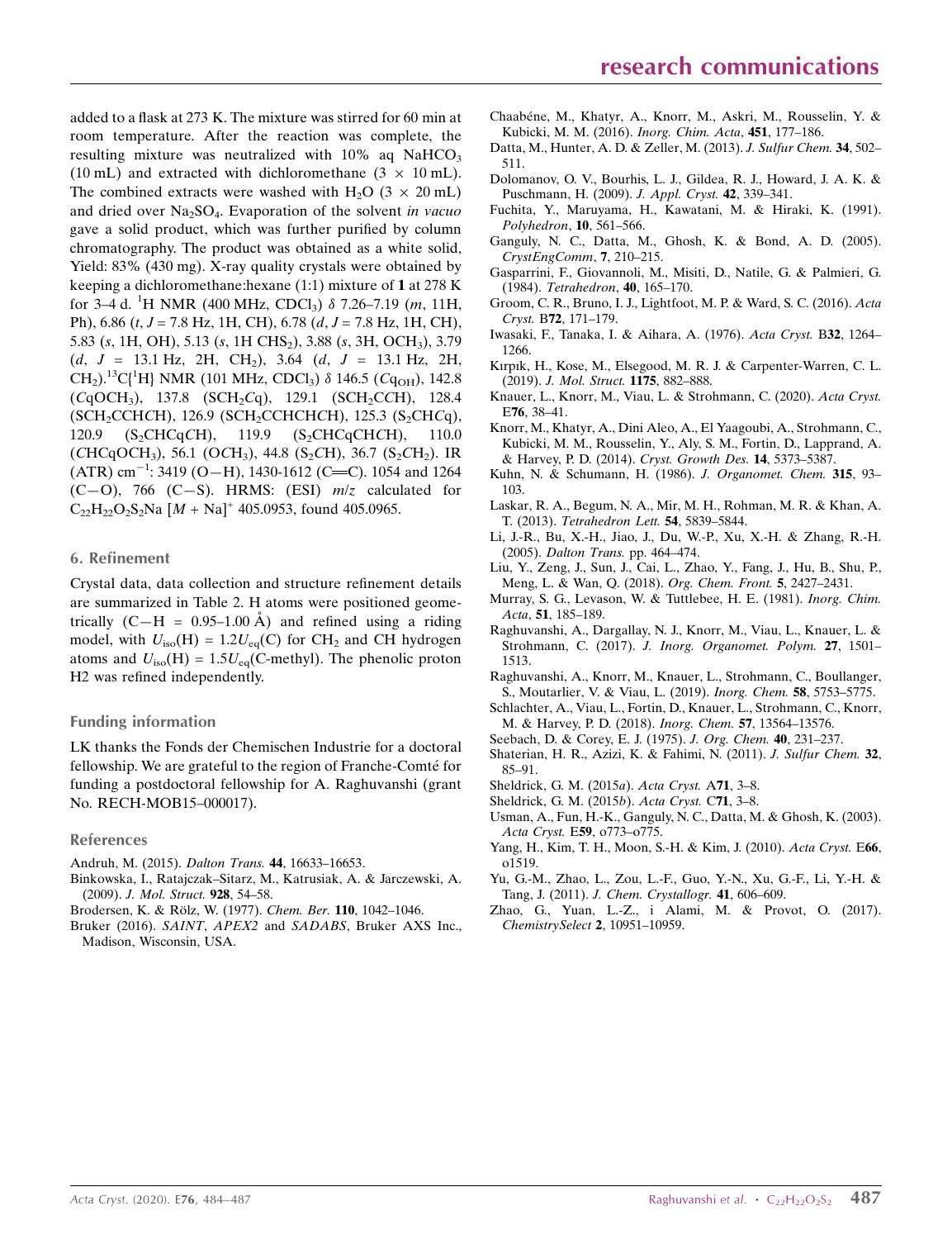# **supporting information**

*Acta Cryst.* (2020). E**76**, 484-487 [https://doi.org/10.1107/S2056989020002091]

# **Crystal structure of 2-[bis(benzylsulfanyl)methyl]-6-methoxyphenol**

# **Abhinav Raghuvanshi, Lena Knauer, Lydie Viau, Michael Knorr and Carsten Strohmann**

# **Computing details**

Data collection: *APEX2* (Bruker, 2016); cell refinement: *SAINT* (Bruker, 2016); data reduction: *SAINT* (Bruker, 2016); program(s) used to solve structure: SHELXT (Sheldrick, 2015a); program(s) used to refine structure: *SHELXL* (Sheldrick, 2015b); molecular graphics: *OLEX2* (Dolomanov *et al.*, 2009); software used to prepare material for publication: *OLEX2* (Dolomanov *et al.*, 2009).

**2-[Bis(benzylsulfanyl)methyl]-6-methoxyphenol** 

# *Crystal data*

 $C_{22}H_{22}O_2S_2$  $M_r = 382.51$ Orthorhombic, *Pbca*  $a = 7.7418(8)$  Å  $b = 13.856(3)$  Å  $c = 36.197(5)$  Å  $V = 3882.9$  (10) Å<sup>3</sup>  $Z = 8$  $F(000) = 1616$ 

# *Data collection*

| Bruker D8 VENTURE area detector                      |
|------------------------------------------------------|
| diffractometer                                       |
| Radiation source: microfocus sealed X-ray tube,      |
| Incoatec Lus                                         |
| HELIOS mirror optics monochromator                   |
| Detector resolution: 10.4167 pixels mm <sup>-1</sup> |
| $\omega$ and $\varphi$ scans                         |
| Absorption correction: multi-scan                    |
| (SADABS; Bruker, 2016)                               |

## *Refinement*

Refinement on *F*<sup>2</sup> Least-squares matrix: full *R*[ $F^2 > 2\sigma(F^2)$ ] = 0.034  $wR(F^2) = 0.079$  $S = 1.09$ 5005 reflections 241 parameters 0 restraints Primary atom site location: dual Hydrogen site location: mixed

 $D_x = 1.309$  Mg m<sup>-3</sup> Mo *Kα* radiation,  $\lambda = 0.71073$  Å Cell parameters from 9791 reflections  $\theta$  = 2.3–28.2°  $\mu$  = 0.29 mm<sup>-1</sup>  $T = 100 \text{ K}$ Block, colourless  $0.49 \times 0.42 \times 0.25$  mm

 $T_{\text{min}} = 0.713$ ,  $T_{\text{max}} = 0.746$ 107706 measured reflections 5005 independent reflections 4510 reflections with  $I > 2\sigma(I)$  $R_{\text{int}} = 0.033$  $\theta_{\text{max}} = 29.1^{\circ}, \theta_{\text{min}} = 2.3^{\circ}$  $h = -9 \rightarrow 10$  $k = -18 \rightarrow 18$ *l* = −49→45

H atoms treated by a mixture of independent and constrained refinement  $w = 1/[\sigma^2 (F_o^2) + (0.0287P)^2 + 2.6399P]$ where  $P = (F_o^2 + 2F_c^2)/3$  $(\Delta/\sigma)_{\text{max}} = 0.003$ Δ*ρ*max = 0.34 e Å−3  $\Delta\rho_{\text{min}} = -0.23$  e Å<sup>-3</sup> Extinction correction: SHELXL-2018/3 (Sheldrick 2015b), Fc\* =kFc[1+0.001xFc2 *λ*3 /sin(2*θ*)]-1/4 Extinction coefficient: 0.0017 (2)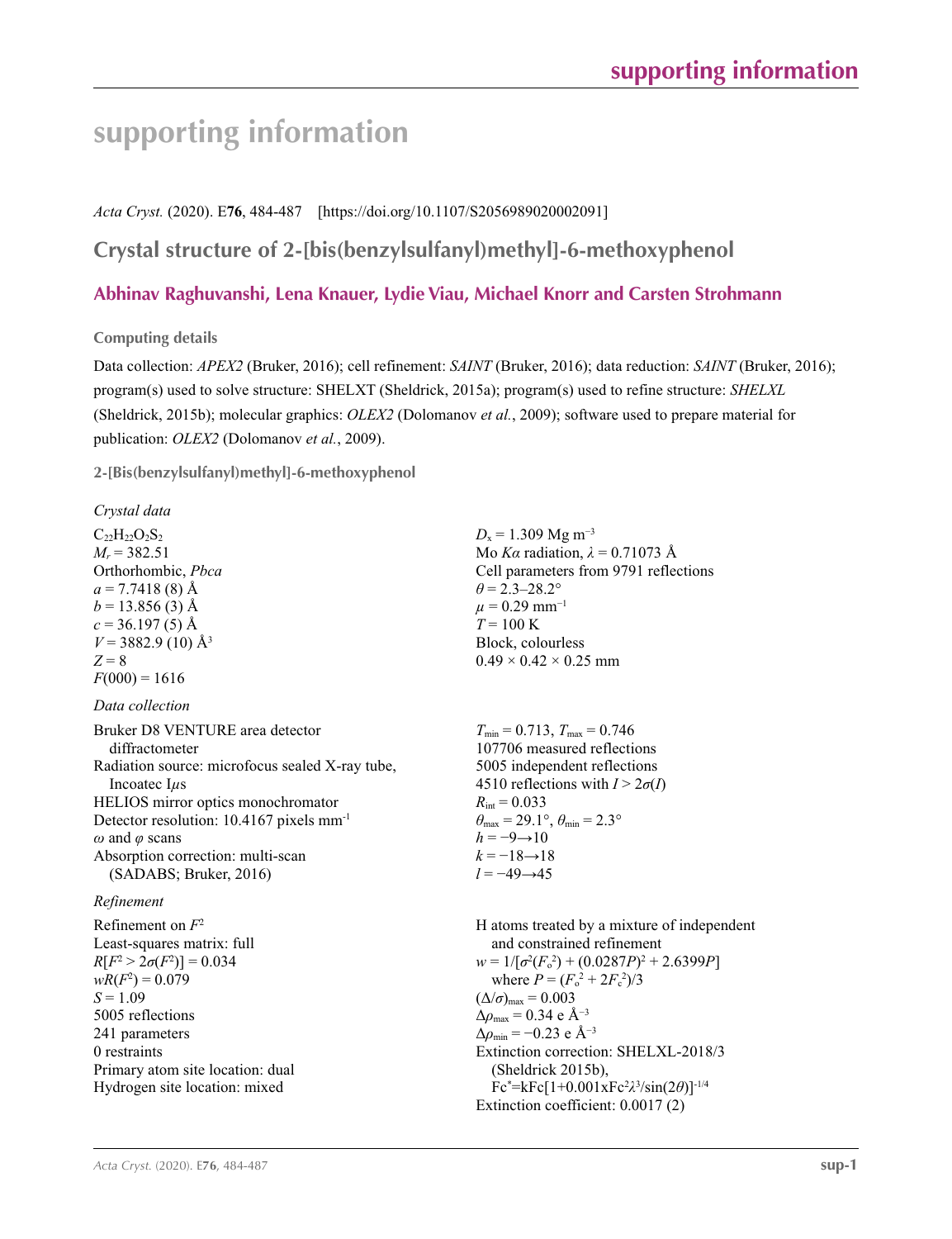## *Special details*

**Geometry**. All esds (except the esd in the dihedral angle between two l.s. planes) are estimated using the full covariance matrix. The cell esds are taken into account individually in the estimation of esds in distances, angles and torsion angles; correlations between esds in cell parameters are only used when they are defined by crystal symmetry. An approximate (isotropic) treatment of cell esds is used for estimating esds involving l.s. planes.

|                  | $\boldsymbol{\chi}$ | $\mathcal{Y}$ | $\boldsymbol{Z}$ | $U_{\rm iso}*/U_{\rm eq}$ |
|------------------|---------------------|---------------|------------------|---------------------------|
| S1               | 0.61115(4)          | 0.82824(2)    | 0.63211(2)       | 0.01667(8)                |
| S <sub>2</sub>   | 0.42202(4)          | 0.68918(2)    | 0.67748(2)       | 0.01772(8)                |
| O <sub>1</sub>   | 1.02466(13)         | 0.48649(7)    | 0.70693(3)       | 0.0234(2)                 |
| O2               | 0.76523(13)         | 0.52864(7)    | 0.66212(3)       | 0.0228(2)                 |
| H2               | 0.826(3)            | 0.4778(15)    | 0.6649(5)        | $0.043(5)$ *              |
| C1               | 0.62315(15)         | 0.70907(8)    | 0.65265(3)       | 0.0146(2)                 |
| H1               | 0.631957            | 0.660278      | 0.632378         | $0.017*$                  |
| C2               | 0.77100(15)         | 0.69329(8)    | 0.67929(3)       | 0.0147(2)                 |
| $\rm{C3}$        | 0.84314(17)         | 0.76632(9)    | 0.70092(3)       | 0.0179(2)                 |
| H <sub>3</sub>   | 0.799141            | 0.830165      | 0.699171         | $0.022*$                  |
| C4               | 0.97814(17)         | 0.74678(10)   | 0.72490(3)       | 0.0202(3)                 |
| H <sub>4</sub>   | 1.025853            | 0.797416      | 0.739354         | $0.024*$                  |
| C <sub>5</sub>   | 1.04472(16)         | 0.65382(9)    | 0.72807(3)       | 0.0185(2)                 |
| H <sub>5</sub>   | 1.137719            | 0.640764      | 0.744446         | $0.022*$                  |
| C6               | 0.97346(16)         | 0.58102(9)    | 0.70704(3)       | 0.0172(2)                 |
| C7               | 0.83624(16)         | 0.60032(9)    | 0.68273(3)       | 0.0157(2)                 |
| $\rm C8$         | 1.17946 (19)        | 0.46331(11)   | 0.72664(5)       | 0.0311(3)                 |
| H <sub>8</sub> A | 1.274327            | 0.503799      | 0.717632         | $0.047*$                  |
| H8B              | 1.208119            | 0.395191      | 0.722705         | $0.047*$                  |
| H8C              | 1.161929            | 0.475073      | 0.753070         | $0.047*$                  |
| C9               | 0.81405(17)         | 0.83571(10)   | 0.60670(4)       | 0.0222(3)                 |
| H9A              | 0.828248            | 0.902523      | 0.597491         | $0.027*$                  |
| H <sub>9</sub> B | 0.910248            | 0.822557      | 0.623999         | $0.027*$                  |
| C10              | 0.82841(17)         | 0.76755(10)   | 0.57454(4)       | 0.0216(3)                 |
| C11              | 0.7673(2)           | 0.79298(12)   | 0.53965(4)       | 0.0294(3)                 |
| H11              | 0.712651            | 0.853694      | 0.536144         | $0.035*$                  |
| C12              | 0.7855(2)           | 0.73040(14)   | 0.51001(4)       | 0.0354(4)                 |
| H12              | 0.742688            | 0.748223      | 0.486385         | $0.043*$                  |
| C13              | 0.8656(2)           | 0.64242(14)   | 0.51472(4)       | 0.0367(4)                 |
| H13              | 0.880248            | 0.600256      | 0.494264         | $0.044*$                  |
| C14              | 0.9247(2)           | 0.61563(13)   | 0.54931(5)       | 0.0360(4)                 |
| H14              | 0.978548            | 0.554677      | 0.552712         | $0.043*$                  |
| C15              | 0.90510(18)         | 0.67790(11)   | 0.57899(4)       | 0.0275(3)                 |
| H15              | 0.944821            | 0.658858      | 0.602728         | $0.033*$                  |
| C16              | 0.26715(16)         | 0.68531(9)    | 0.63950(3)       | 0.0188(2)                 |
| <b>H16A</b>      | 0.150774            | 0.672722      | 0.649760         | $0.023*$                  |
| H16B             | 0.264227            | 0.749436      | 0.627453         | $0.023*$                  |
| C17              | 0.30595(16)         | 0.61034(9)    | 0.61075(3)       | 0.0176(2)                 |
| C18              | 0.25087(18)         | 0.51529(10)   | 0.61502(4)       | 0.0231(3)                 |

*Fractional atomic coordinates and isotropic or equivalent isotropic displacement parameters (Å<sup>2</sup>)*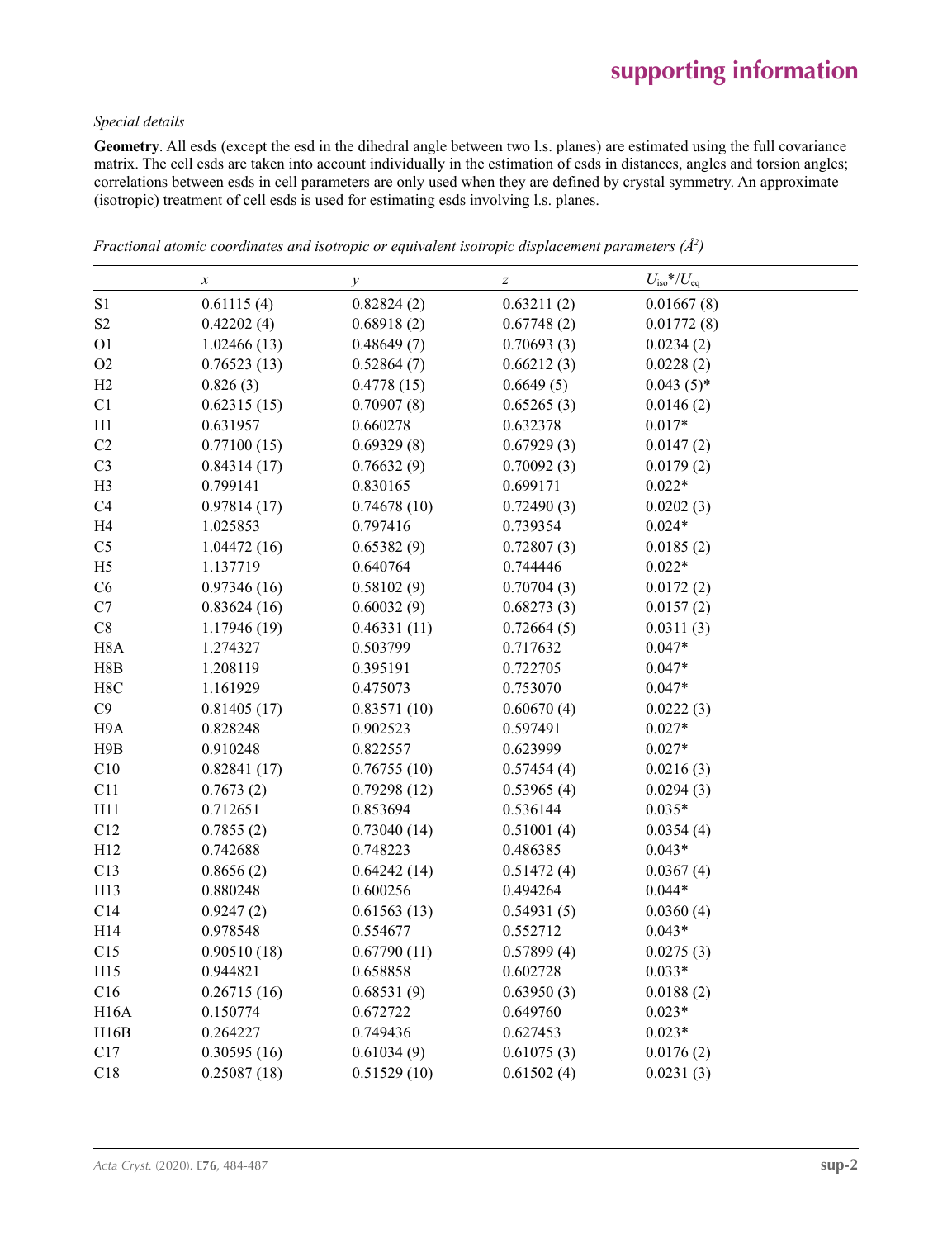| H18             | 0.188646    | 0.497061    | 0.636537   | $0.028*$  |
|-----------------|-------------|-------------|------------|-----------|
| C19             | 0.2863(2)   | 0.44732(10) | 0.58807(4) | 0.0274(3) |
| H <sub>19</sub> | 0.246189    | 0.382978    | 0.590983   | $0.033*$  |
| C <sub>20</sub> | 0.37995(19) | 0.47228(11) | 0.55688(4) | 0.0264(3) |
| H20             | 0.406356    | 0.424957    | 0.538749   | $0.032*$  |
| C <sub>21</sub> | 0.43459(18) | 0.56639(12) | 0.55233(4) | 0.0269(3) |
| H21             | 0.498143    | 0.584070    | 0.530921   | $0.032*$  |
| C <sub>22</sub> | 0.39681(17) | 0.63509(10) | 0.57896(4) | 0.0223(3) |
| H22             | 0.433413    | 0.699893    | 0.575465   | $0.027*$  |
|                 |             |             |            |           |

*Atomic displacement parameters (Å2 )*

|                 | $U^{11}$    | $U^{22}$    | $\overline{L}$ <sup>33</sup> | $U^{12}$       | $U^{13}$       | $U^{23}$     |
|-----------------|-------------|-------------|------------------------------|----------------|----------------|--------------|
| S1              | 0.01657(15) | 0.01393(14) | 0.01952(15)                  | $-0.00028(11)$ | $-0.00002(11)$ | 0.00077(10)  |
| S <sub>2</sub>  | 0.01469(15) | 0.02377(16) | 0.01471(14)                  | $-0.00302(11)$ | $-0.00020(11)$ | 0.00089(11)  |
| O <sub>1</sub>  | 0.0226(5)   | 0.0196(4)   | 0.0279(5)                    | 0.0043(4)      | $-0.0075(4)$   | 0.0010(4)    |
| O <sub>2</sub>  | 0.0254(5)   | 0.0145(4)   | 0.0285(5)                    | 0.0022(4)      | $-0.0092(4)$   | $-0.0048(4)$ |
| C1              | 0.0133(5)   | 0.0145(5)   | 0.0159(5)                    | $-0.0009(4)$   | $-0.0003(4)$   | 0.0000(4)    |
| C <sub>2</sub>  | 0.0129(5)   | 0.0164(5)   | 0.0147(5)                    | $-0.0011(4)$   | 0.0002(4)      | $-0.0002(4)$ |
| C <sub>3</sub>  | 0.0184(6)   | 0.0174(6)   | 0.0180(6)                    | $-0.0009(5)$   | $-0.0005(5)$   | $-0.0022(4)$ |
| C <sub>4</sub>  | 0.0207(6)   | 0.0231(6)   | 0.0169(6)                    | $-0.0049(5)$   | $-0.0014(5)$   | $-0.0035(5)$ |
| C <sub>5</sub>  | 0.0147(6)   | 0.0266(6)   | 0.0141(5)                    | $-0.0014(5)$   | $-0.0013(4)$   | 0.0017(5)    |
| C6              | 0.0166(6)   | 0.0193(6)   | 0.0158(5)                    | 0.0013(5)      | 0.0007(4)      | 0.0022(4)    |
| C7              | 0.0146(6)   | 0.0172(5)   | 0.0154(5)                    | $-0.0018(4)$   | 0.0003(4)      | $-0.0012(4)$ |
| C8              | 0.0235(7)   | 0.0270(7)   | 0.0428(9)                    | 0.0027(6)      | $-0.0105(6)$   | 0.0110(6)    |
| C9              | 0.0189(6)   | 0.0261(6)   | 0.0217(6)                    | $-0.0069(5)$   | 0.0026(5)      | 0.0003(5)    |
| C10             | 0.0148(6)   | 0.0315(7)   | 0.0186(6)                    | $-0.0065(5)$   | 0.0025(5)      | $-0.0010(5)$ |
| C11             | 0.0307(8)   | 0.0356(8)   | 0.0221(6)                    | $-0.0084(6)$   | $-0.0008(6)$   | 0.0060(6)    |
| C12             | 0.0323(8)   | 0.0572(10)  | 0.0168(6)                    | $-0.0122(8)$   | $-0.0003(6)$   | 0.0013(6)    |
| C13             | 0.0223(7)   | 0.0615(11)  | 0.0264(7)                    | $-0.0047(7)$   | 0.0033(6)      | $-0.0175(7)$ |
| C14             | 0.0210(7)   | 0.0494(10)  | 0.0376(8)                    | 0.0090(7)      | $-0.0038(6)$   | $-0.0153(7)$ |
| C15             | 0.0167(6)   | 0.0423(8)   | 0.0236(7)                    | 0.0046(6)      | $-0.0036(5)$   | $-0.0051(6)$ |
| C16             | 0.0131(6)   | 0.0258(6)   | 0.0175(6)                    | $-0.0020(5)$   | $-0.0024(5)$   | 0.0022(5)    |
| C17             | 0.0121(5)   | 0.0250(6)   | 0.0157(5)                    | $-0.0019(5)$   | $-0.0037(4)$   | 0.0027(5)    |
| C18             | 0.0216(6)   | 0.0254(6)   | 0.0222(6)                    | $-0.0030(5)$   | $-0.0006(5)$   | 0.0061(5)    |
| C19             | 0.0304(8)   | 0.0213(6)   | 0.0306(7)                    | $-0.0009(6)$   | $-0.0054(6)$   | 0.0034(5)    |
| C <sub>20</sub> | 0.0227(7)   | 0.0319(7)   | 0.0247(7)                    | 0.0049(6)      | $-0.0067(5)$   | $-0.0060(6)$ |
| C21             | 0.0219(7)   | 0.0411(8)   | 0.0177(6)                    | $-0.0061(6)$   | 0.0007(5)      | $-0.0017(6)$ |
| C22             | 0.0205(6)   | 0.0282(7)   | 0.0182(6)                    | $-0.0083(5)$   | $-0.0017(5)$   | 0.0022(5)    |

# *Geometric parameters (Å, º)*

| $S1 - C1$  | 1.8132(12) | $C10 - C11$ | 1.3940(19) |  |
|------------|------------|-------------|------------|--|
| $S1 - C9$  | 1.8232(14) | $C10 - C15$ | 1.386(2)   |  |
| $S2 - C1$  | 1.8189(12) | C11-H11     | 0.9500     |  |
| $S2 - C16$ | 1.8250(13) | $C11 - C12$ | 1.387(2)   |  |
| $O1 - C6$  | 1.3685(15) | $C12-H12$   | 0.9500     |  |
| $O1 - C8$  | 1.4312(17) | $C12 - C13$ | 1.378(3)   |  |
|            |            |             |            |  |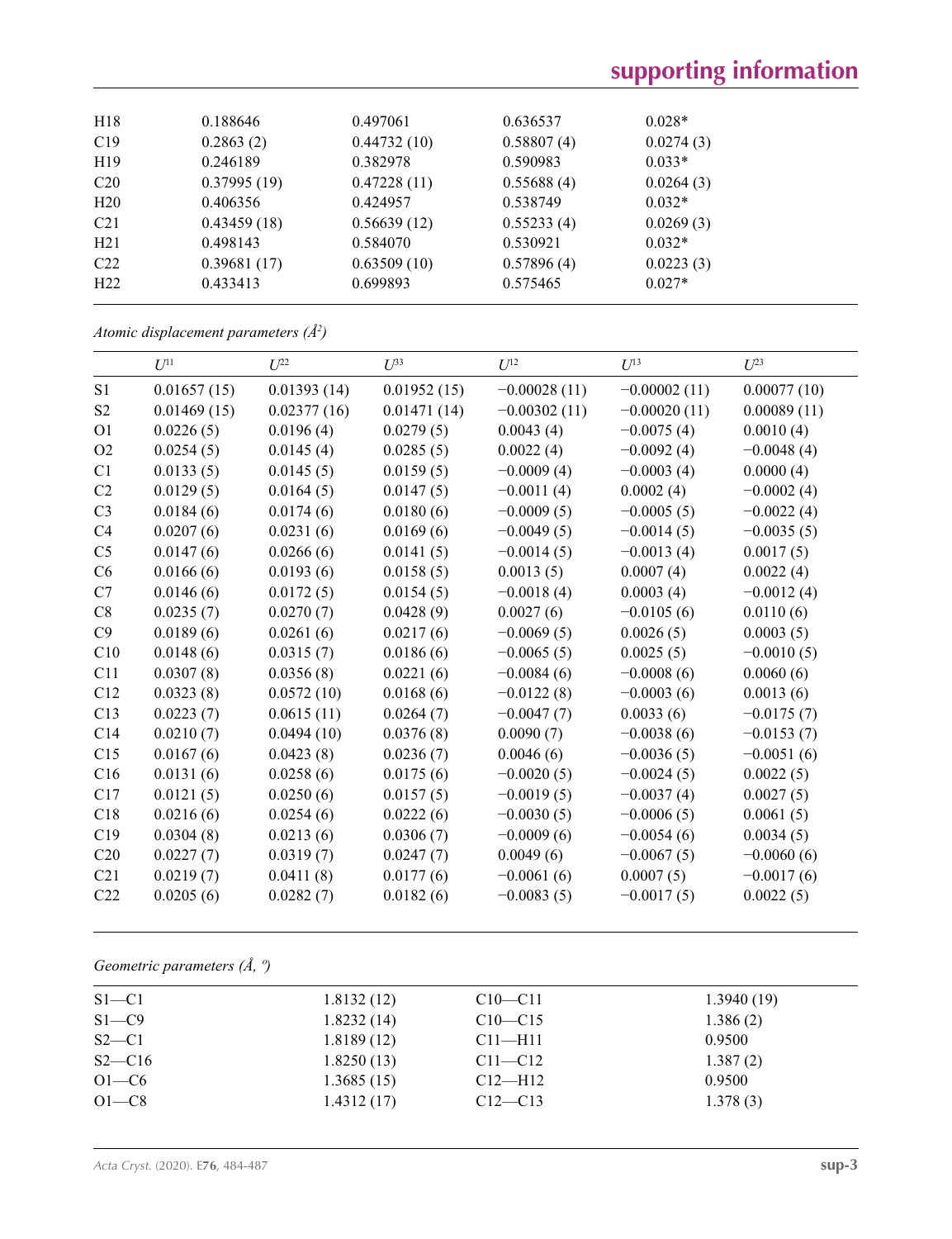| $O2-H2$         | 0.85(2)            | $C13 - H13$       | 0.9500     |
|-----------------|--------------------|-------------------|------------|
| $O2 - C7$       | 1.3584(15)         | $C13 - C14$       | 1.383(2)   |
| $Cl-H1$         | 1.0000             | $C14 - H14$       | 0.9500     |
| $C1-C2$         | 1.5126(16)         | $C14 - C15$       | 1.386(2)   |
| $C2-C3$         | 1.3960(17)         | $C15 - H15$       | 0.9500     |
| $C2-C7$         | 1.3893(17)         | $C16 - H16A$      | 0.9900     |
| $C3-H3$         | 0.9500             | $C16 - H16B$      | 0.9900     |
| $C3-C4$         | 1.3854(18)         | $C16 - C17$       | 1.5007(18) |
| $C4 - H4$       | 0.9500             | $C17 - C18$       | 1.3929(18) |
| $C4 - C5$       | 1.3920(19)         | $C17 - C22$       | 1.3917(17) |
| $C5 - H5$       | 0.9500             | $C18 - H18$       | 0.9500     |
| $C5-C6$         | 1.3789(18)         | $C18 - C19$       | 1.383(2)   |
| $C6 - C7$       | 1.4051(17)         | $C19 - H19$       | 0.9500     |
| $C8 - H8A$      | 0.9800             | $C19 - C20$       | 1.385(2)   |
| $C8 - H8B$      | 0.9800             | $C20 - H20$       | 0.9500     |
| $C8 - H8C$      | 0.9800             | $C20-C21$         | 1.381(2)   |
| $C9 - H9A$      | 0.9900             | $C21 - H21$       | 0.9500     |
| $C9 - H9B$      |                    |                   |            |
| $C9 - C10$      | 0.9900             | $C21 - C22$       | 1.386(2)   |
|                 | 1.5031(19)         | $C22-H22$         | 0.9500     |
| $C1 - S1 - C9$  | 102.38(6)          | $C15 - C10 - C9$  | 120.31(12) |
| $C1 - S2 - C16$ | 101.22(6)          | $C15 - C10 - C11$ | 118.51(13) |
| $C6 - O1 - C8$  | 117.12(11)         | $C10 - C11 - H11$ | 119.7      |
| $C7 - O2 - H2$  | 108.5(14)          | $C12 - C11 - C10$ | 120.54(15) |
| $S1 - C1 - S2$  |                    | $C12 - C11 - H11$ |            |
| $S1-C1-H1$      | 107.26(6)<br>108.6 | $C11 - C12 - H12$ | 119.7      |
|                 |                    |                   | 119.9      |
| $S2-C1-H1$      | 108.6              | $C13 - C12 - C11$ | 120.22(14) |
| $C2 - C1 - S1$  | 115.59(8)          | $C13 - C12 - H12$ | 119.9      |
| $C2 - C1 - S2$  | 108.11(8)          | $C12-C13-H13$     | 120.1      |
| $C2-C1-H1$      | 108.6              | $C12-C13-C14$     | 119.86(15) |
| $C3-C2-C1$      | 123.74(11)         | $C14 - C13 - H13$ | 120.1      |
| $C7-C2-C1$      | 117.80(10)         | $C13 - C14 - H14$ | 120.1      |
| $C7-C2-C3$      | 118.45(11)         | $C13-C14-C15$     | 119.88(16) |
| $C2-C3-H3$      | 119.6              | $C15 - C14 - H14$ | 120.1      |
| $C4-C3-C2$      | 120.77(12)         | $C10-C15-H15$     | 119.5      |
| $C4-C3-H3$      | 119.6              | $C14-C15-C10$     | 120.96(14) |
| $C3-C4-H4$      | 119.6              | $C14 - C15 - H15$ | 119.5      |
| $C3-C4-C5$      | 120.79(12)         | $S2-C16-H16A$     | 108.7      |
| $C5-C4-H4$      | 119.6              | $S2 - C16 - H16B$ | 108.7      |
| $C4-C5-H5$      | 120.6              | H16A-C16-H16B     | 107.6      |
| $C6-C5-C4$      | 118.90(12)         | $C17 - C16 - S2$  | 114.28(9)  |
| $C6-C5-H5$      | 120.6              | $C17-C16-H16A$    | 108.7      |
| $O1 - C6 - C5$  | 125.87(12)         | $C17-C16-H16B$    | 108.7      |
| $O1 - C6 - C7$  | 113.53(11)         | $C18-C17-C16$     | 121.08(11) |
| $C5 - C6 - C7$  | 120.59(12)         | $C22-C17-C16$     | 120.27(12) |
| $O2 - C7 - C2$  | 118.79(11)         | $C22-C17-C18$     | 118.65(12) |
| $O2-C7-C6$      | 120.71(11)         | $C17 - C18 - H18$ | 119.8      |
| $C2-C7-C6$      | 120.50(11)         | $C19 - C18 - C17$ | 120.31(13) |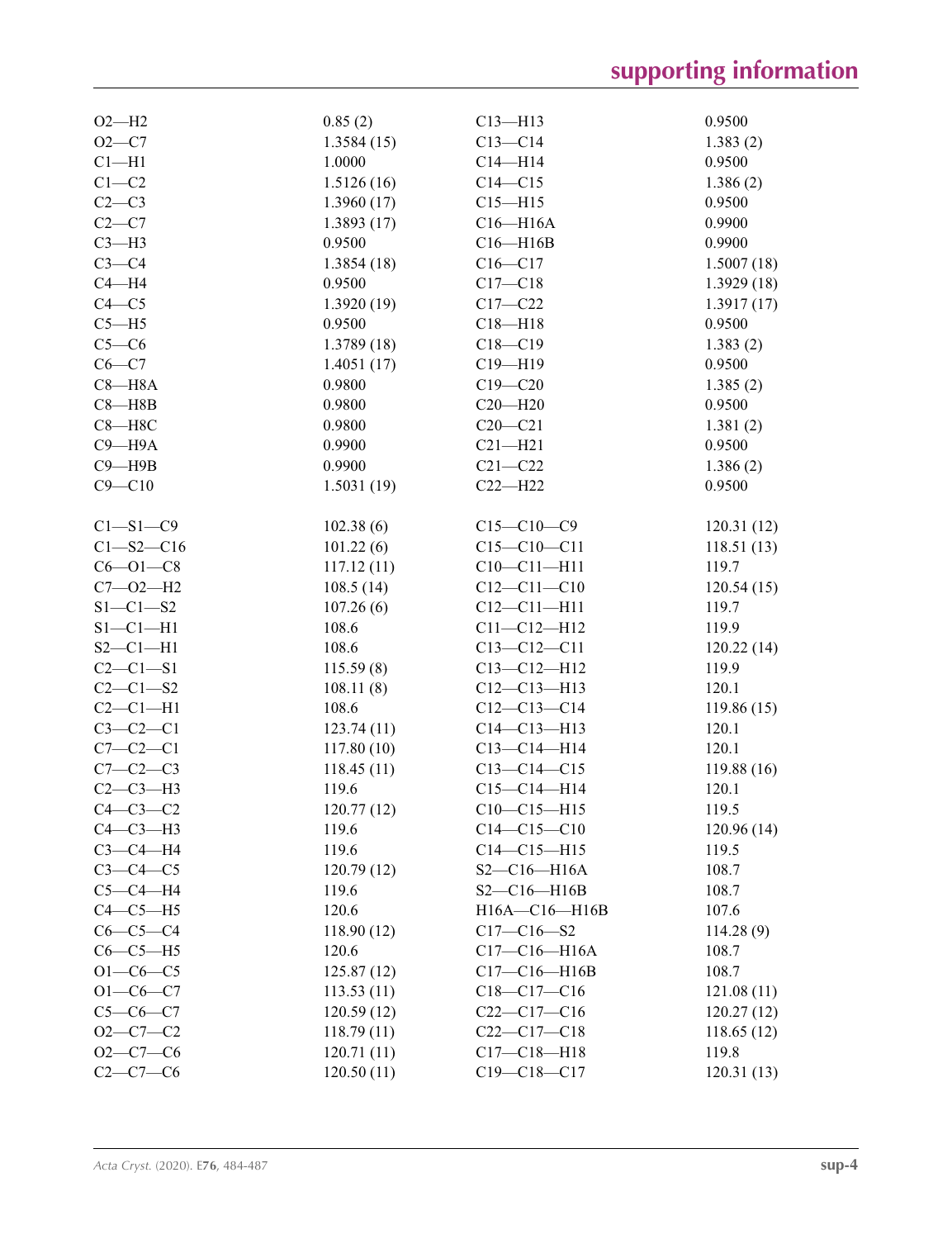| 109.5         | $C19 - C18 - H18$       | 119.8         |
|---------------|-------------------------|---------------|
| 109.5         | C18-C19-H19             | 119.7         |
| 109.5         | $C18 - C19 - C20$       | 120.56(13)    |
| 109.5         | $C20-C19-H19$           | 119.7         |
| 109.5         | $C19 - C20 - H20$       | 120.2         |
| 109.5         | $C21 - C20 - C19$       | 119.55(13)    |
| 108.6         | $C21 - C20 - H20$       | 120.2         |
| 108.6         | $C20 - C21 - H21$       | 120.0         |
| 107.6         | $C20 - C21 - C22$       | 120.06(13)    |
| 114.75(9)     | $C22-C21-H21$           | 120.0         |
| 108.6         | $C17 - C22 - H22$       | 119.6         |
| 108.6         | $C21 - C22 - C17$       | 120.83(13)    |
| 121.18(13)    | $C21 - C22 - H22$       | 119.6         |
|               |                         |               |
| 30.00(15)     | $C7 - C2 - C3 - C4$     | 0.84(18)      |
| $-151.09(9)$  | $C8 - 01 - C6 - C5$     | $-8.60(19)$   |
| 87.20 (15)    | $C8 - 01 - C6 - C7$     | 170.97(12)    |
| $-93.52(14)$  | $C9 - S1 - C1 - S2$     | $-177.44(6)$  |
| $-90.18(13)$  | $C9 - S1 - C1 - C2$     | 61.92(10)     |
| 88.73 (12)    | $C9 - C10 - C11 - C12$  | 178.27(13)    |
| 85.08 (14)    | $C9 - C10 - C15 - C14$  | $-177.74(14)$ |
| $-95.56(13)$  | $C10-C11-C12-C13$       | $-0.4(2)$     |
| 0.73(17)      | $C11-C10-C15-C14$       | 1.6(2)        |
| $-179.12(11)$ | $C11 - C12 - C13 - C14$ | 1.4(2)        |
| 66.89(11)     | $C12-C13-C14-C15$       | $-0.8(2)$     |
| 56.83 $(10)$  | $C13-C14-C15-C10$       | $-0.6(2)$     |
| 179.74(11)    | $C15-C10-C11-C12$       | $-1.0(2)$     |
| 0.19(17)      | $C16 - S2 - C1 - S1$    | 66.50(7)      |
| $-179.95(11)$ | $C16 - S2 - C1 - C2$    | $-168.23(8)$  |
| $-0.18(19)$   | C16-C17-C18-C19         | 179.38 (12)   |
| 179.17(11)    | $C16-C17-C22-C21$       | 179.52(12)    |
| $-0.98(18)$   | $C17-C18-C19-C20$       | 1.3(2)        |
| $-0.34(19)$   | C18-C17-C22-C21         | $-1.1(2)$     |
| 179.74 (12)   | $C18-C19-C20-C21$       | $-1.5(2)$     |
| 0.19(19)      | $C19-C20-C21-C22$       | 0.4(2)        |
| $-179.67(11)$ | $C20-C21-C22-C17$       | 0.9(2)        |
| 0.48(19)      | $C22-C17-C18-C19$       | 0.0(2)        |
|               |                         |               |

# *Hydrogen-bond geometry (Å, º)*

*Cg*1 is the centroid of the C2–C7 ring.

| $D\rightarrowtail H\rightarrowtail A$ | $D$ —H  | $H\cdots A$ | $D\cdots A$ | $D$ —H… $A$ |
|---------------------------------------|---------|-------------|-------------|-------------|
| $O2-H2 \cdots S1^i$                   | 0.85(2) | 2.44(2)     | 3.1315(13)  | 139.0(17)   |
| $O2$ —H2…O1                           | 0.85(2) | 2.17(2)     | 2.6469(16)  | 115.4(16)   |
| $C9 - H9A \cdots C20$ <sup>ii</sup>   | 0.99    | 2.86        | 3.528(2)    | 125         |